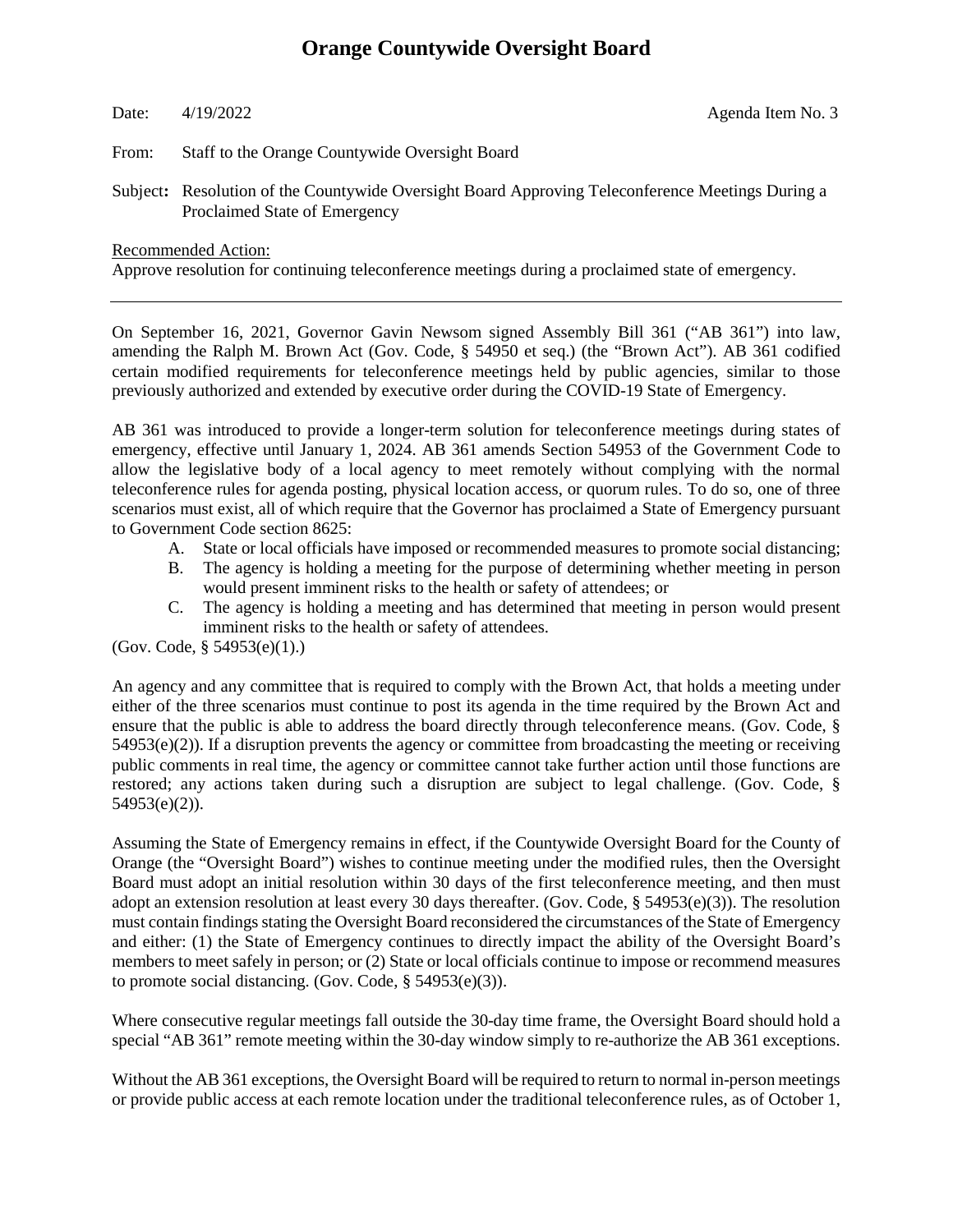2021. Therefore, if the AB 361 authorization lapses and the Oversight Board wishes to hold a teleconference meeting, it will be required to post agendas and provide public access at each remote location, identify those locations in the agenda, and maintain a quorum of the board within agency boundaries. If a meeting is not held in conformity with AB 361, board members may not teleconference from their residences or other locations which are not open and accessible to the public.

Impact on Taxing Entities

None.

**Attachment** 

Resolution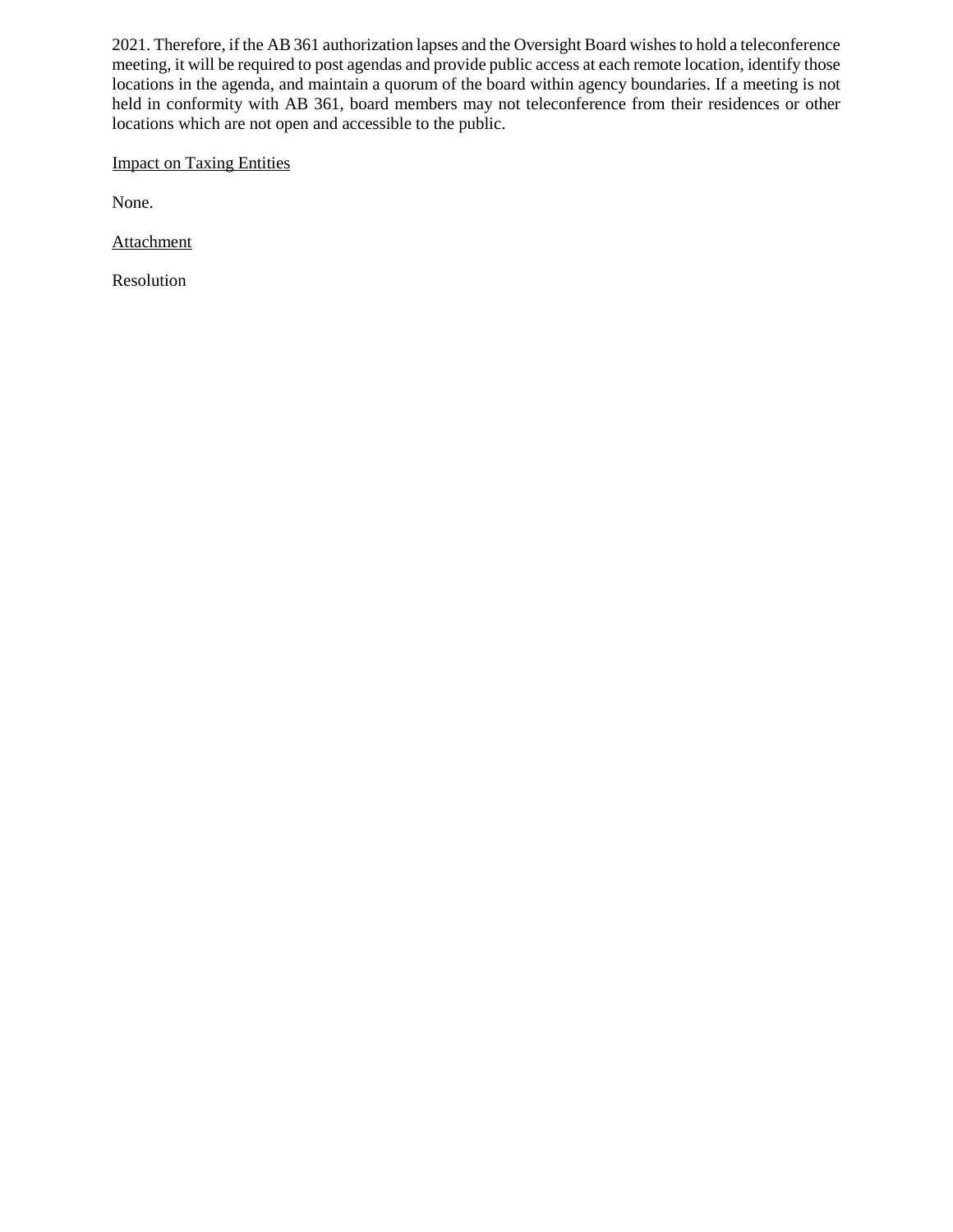## **RESOLUTION OF THE ORANGE COUNTYWIDE OVERSIGHT BOARD RESOLUTION NO. \_\_\_\_\_\_\_\_\_**

## RECOGNIZING A STATE OF EMERGENCY AND AUTHORIZING TELECONFERENCED MEETINGS PURSUANT TO AB 361

WHEREAS, in response to the novel coronavirus ("COVID-19") pandemic, Governor Newsom adopted a series of Executive Orders allowing the legislative bodies of local governments to meet remotely via teleconference, so long as other provisions of the Ralph M. Brown Act ("Brown Act") were followed; and

WHEREAS, on September 16, 2021, Governor Newsom signed AB 361, which immediately amended the Brown Act allowing governing boards to continue holding virtual meetings outside the teleconferencing requirements of Government Code section 54953(b), if the board makes a finding that there is a proclaimed State of Emergency, and either (1) state or local officials have imposed or recommended social distancing measures, or (2) meeting in person would present imminent risks to the health or safety of attendees due to the emergency; and

WHEREAS, on March 4, 2020, Governor Newsom declared a statewide emergency arising from COVID-19 pursuant to Government Code section 8625; and

WHEREAS, the Countywide Oversight Board within the County of Orange ("Oversight Board") believes the spread of COVID-19 poses an imminent risk to the health and safety of in person meeting attendees; and

WHEREAS, the Oversight Board is committed to open and transparent governance in compliance with the Brown Act; and

WHEREAS, the Oversight Board is conducting virtual meetings by way of telephonic and/or internet-based services as to allow members of the public to fully participate in meetings and offer public comment; and

WHEREAS, the Oversight Board adopted Resolution No. 22-008, authorizing teleconferenced meetings pursuant to AB 361; and

NOW, THEREFORE, BE IT RESOLVED BY THE ORANGE COUNTYWIDE OVERSIGHT BOARD that the recitals set forth above are true and correct and fully incorporated into this Resolution by this reference; and

BE IT FURTHER RESOLVED that the Oversight Board recognizes that a State of Emergency in the State of California continues to exist due to the COVID-19 pandemic; and

BE IT FURTHER RESOLVED that the governing board recognizes that social distancing measures remain recommended by state and local officials; and